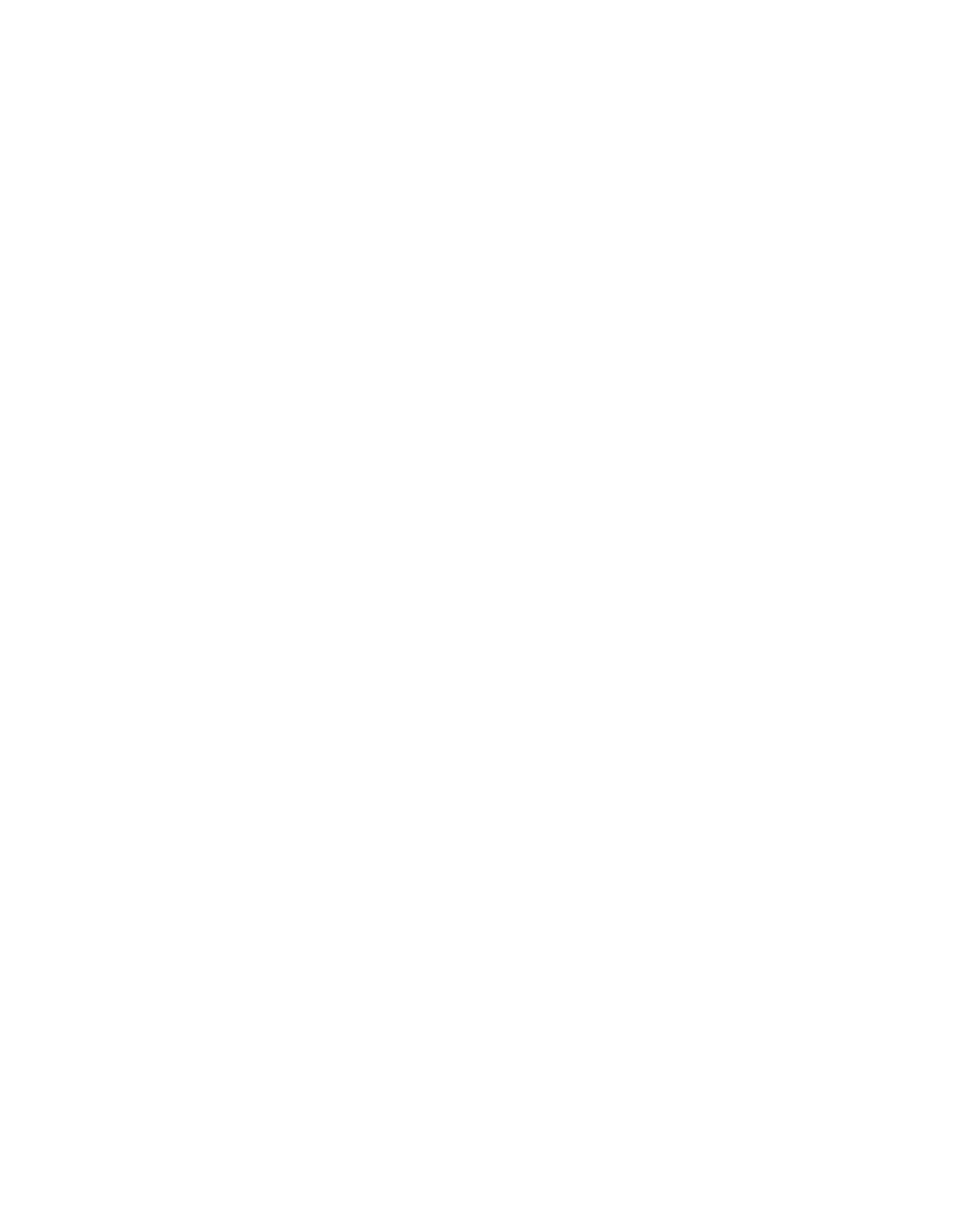### Welcome to Bellevue Elementary School



Welcome to Bellevue Elementary School, home of the Bellevue Bears! We are proud to be, Bellevue Elementary! We sport red, black, and gold as our school colors. Homer Junior is our mascot and traveling companion. He takes many fabulous trips across the country with our students. We acknowledge neighborly behavior in developing strong character through Beary Good Neighbor Notes and our community service projects. We welcome our parents to our school and extend our invitation to you!

Our Bellevue Elementary campus is nestled at the base of Bell Mountain in Bellevue, Idaho. This neighborhood school was originally built in 1966 as a junior high school. Since then, several additions have been completed to accommodate growth. A caring staff of 50 currently serves approximately 300 students in preschool through 5th grade.

Following state guidelines, our curriculum is carefully developed by Blaine County School District utilizing input from staff and community. Besides a full academic curriculum, our students are offered special programs that include music, art, science and technology as well as physical education. A complete Student Services Department serves students with academic challenges, and a specialized reading program is offered to students who may need extra help. These special programs and offerings demonstrate our collective commitment to nurture and foster the whole child.

You will discover that Bellevue Elementary is a thoughtful place. We are interdependent in our effort to provide a quality school program for our students. Our professional learning community

values student achievement as essential to our success. At Bellevue Elementary, we work each and every day to live out our mission: where in partnership with parents, staff, and community, children will care about others, develop their abilities, and move towards reaching their potential for a full, rich life.

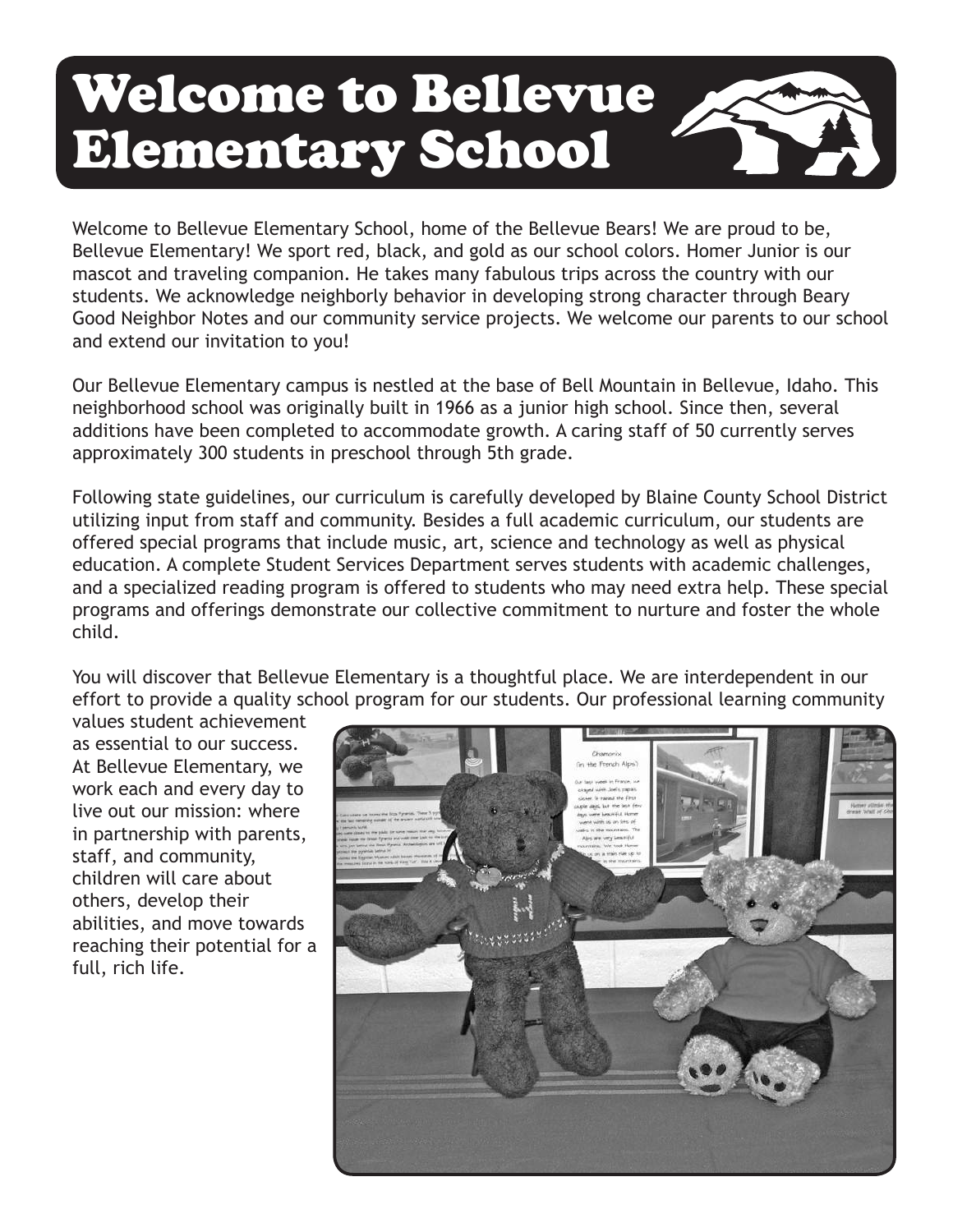### Our Foundation



#### Our Mission

Bellevue Elementary School is a thoughtful place where in partnership with parents, staff, and community, children will care about others, develop their abilities and move towards reaching their potential for a full, rich life.

#### Our Collective Commitments

- Students strive for quality, meet or exceed standards, and become life long learners.
- Teachers diversify the way they teach and connect with each student and his/her individual needs.
- Teachers teach the district's curriculum to all of our students.
- • Our total staff expands each student's ability to communicate globally through reading, writing, speaking, listening, mathematics, technology, and the arts and sciences.
- Our school community works together, practices mutual respect, and provides a safe environment where developmental assets can be acquired.
- Our parents and community actively participate in every student's success.

#### Our Bear Behaviors

- Be Safe
- Be Respectful
- Be Responsible

#### Our Core Values

- Respectful
- Responsible
- Compassionate
- Self-Motivated
- Honest

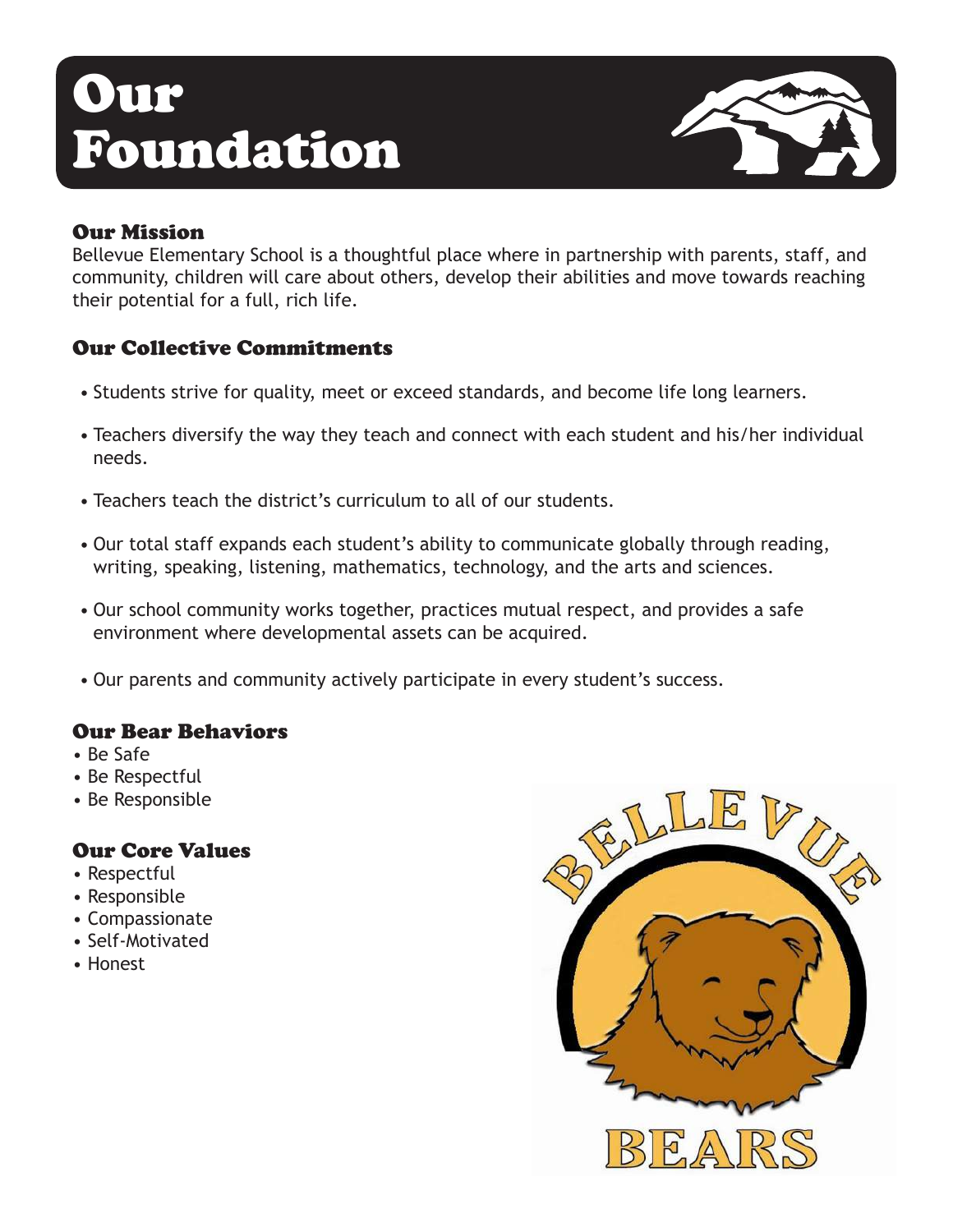### The Bellevue Bears School Song



We are the bears, (snap x2) The Bellevue Bears, (clap x2) As you can see, So proud to be, The Bellevue Bears! (stomp x2)

1. We are the Bellevue Bears, We're really proud to share, We like to show we care, We are the Bellevue Bears!

We are the bears, (snap x2) The Bellevue Bears, (clap x2) As you can see, So proud to be, The Bellevue Bears! (stomp x2)

2. Our school has every 'fea-cha,' (feature) For student, parent, 'teach-cha,' (teacher) We're really glad to 'gree-cha,' (greet ya) We are the Bellevue Bears!

We are the bears, (snap x2) The Bellevue Bears, (clap x2) As you can see, So proud to be, The Bellevue Bears! (stomp x2)

3. We're really glad you've come, To where the learning's fun, Our school is number one, We are the Bellevue Bears!

We are the bears, (snap x2) The Bellevue Bears, (clap x2) As you can see, So proud to be, The Bellevue Bears! (stomp x2)

The Bellevue Bears! (Yell)

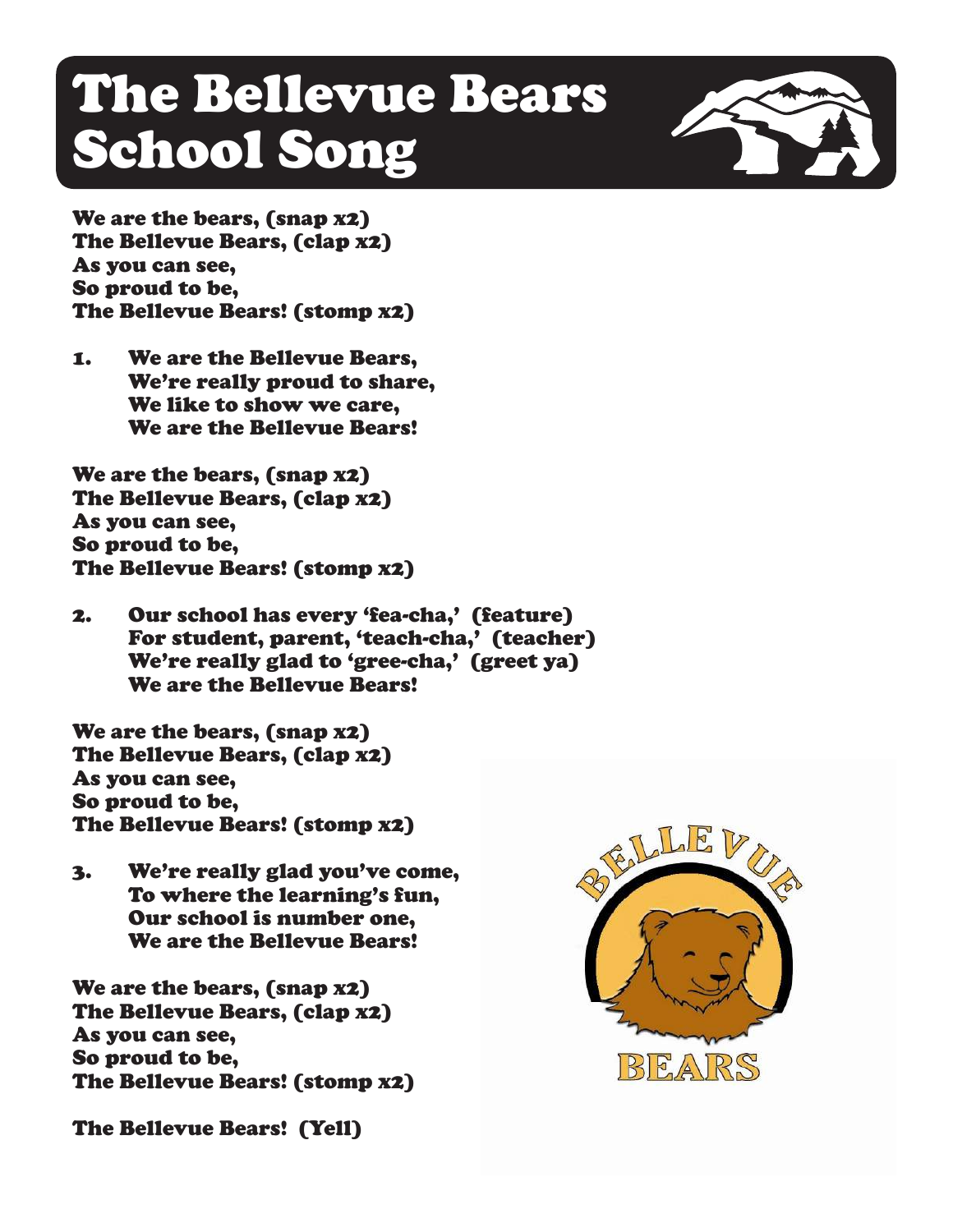

### Bellevue Elementary is a thoughtful place!

- As a Bellevue Bear,
- I will do my best…
- to work with others,
- to share my ideas and abilities,
- to help others learn, be safe, and get things done,
- to respect and care for myself, my school, and my community,
- 
- to be honest, responsible, and expand my learning,
- to encourage myself to proudly reach my goals and become all that I can be!

### Slogan: Always be a good neighbor!

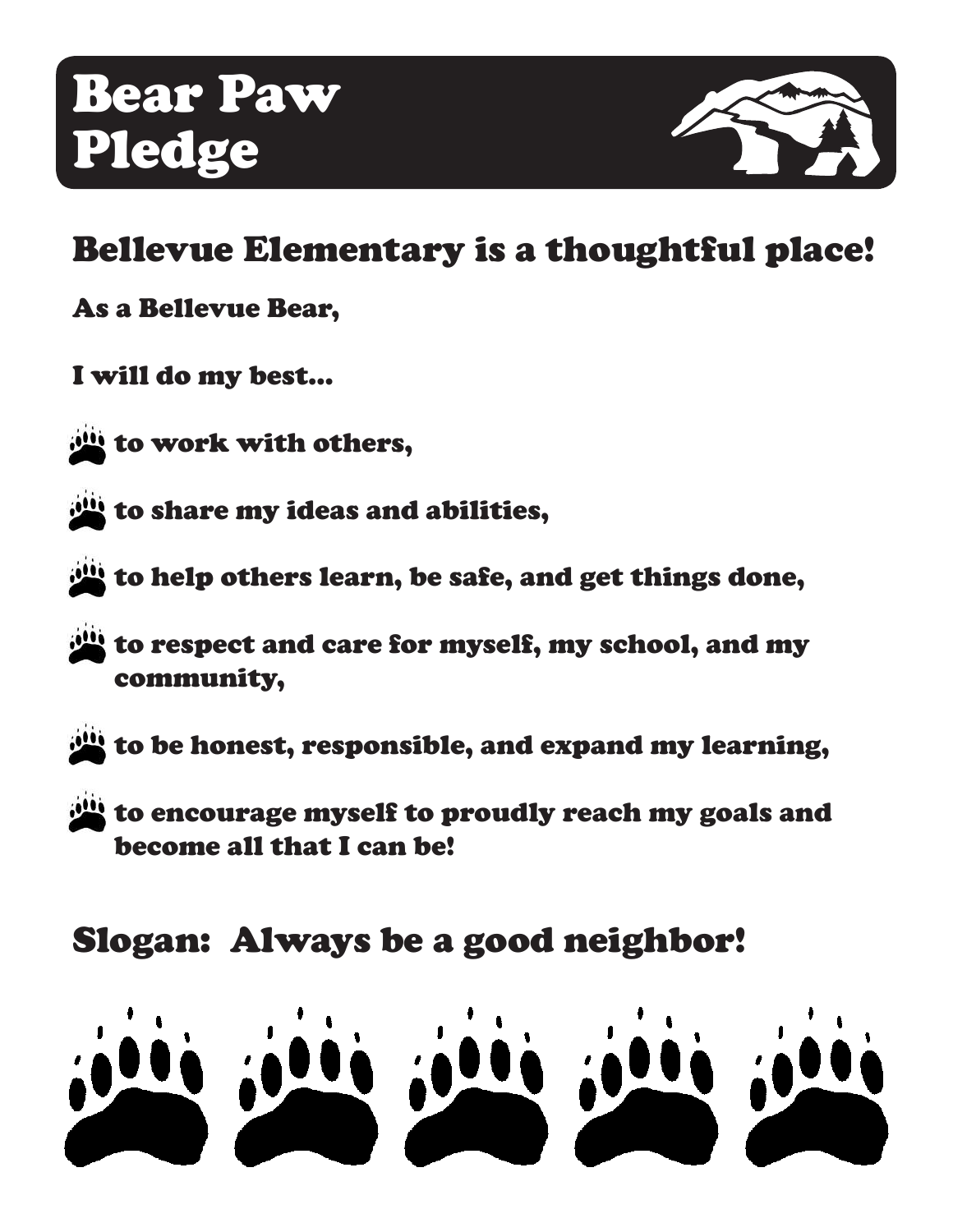### Emergency Forms/Cards



At the beginning of the year an emergency information sheet is sent home with each child. It is very important that the parent fill out this card annually with accurate information. These cards are used to contact the parent or the designated person(s) who is responsible for the child in case of an emergency. In many cases, this is the school's only source of information for locating the parent or designated emergency contact under such circumstances. If any changes are made during the school year, please call the office to make the corrections.

# Attendance



All students are required to be in attendance at school at least 90% of the time school is in session during each trimester according to Blaine County School District policy (500.7).

Bellevue Elementary School values school attendance as an essential component of a successful school experience. Attending school regularly is important for academic and social growth. We encourage a strong attendance record for all students.

We emphasize parent responsibility in school attendance of all children.

- If a child is absent, we ask parents to call the school to inform the office of the purpose for the absence. If parents do not inform us as to the purpose of the absences, the absence is considered unexcused.
- We attempt to contact parents to inform them that their child was not present, if we have not heard from them regarding an absence,
- We ask parents to contact the school office and their child's teacher as soon as possible for planned absences.
- It is the student's and parent's responsibility to ensure that all schoolwork missed during an absence is made up, as grades will reflect incomplete work.
- Teachers monitor student attendance regularly and report excessive absences and tardies to the principal.
	- » The principal will review excessive tardies and absences to determine whether academic performance is adversely affected. An official letter documenting the concern is sent home. Steps taken may include conferencing with parents, setting goals, and creating a plan (such as developing a Milepost Plan).If this is not successful, the status offender system of the juvenile court shall be notified.

#### Appointments

If at all possible, medical appointments should be scheduled outside the school hours so as not to disturb classroom activities. If a student must be removed from, or brought to school during school hours, parents must sign them in and out at the office. Whenever possible, parents should inform teachers in advance to minimize any impact on learning progress. We will only release students to the parents or those identified on the student's emergency cards. Each child's student safety is our primary concern.

#### **Vacations**

We encourage parents to respect our instructional days and refer to the adopted school calendar for noninstructional days when planning their vacations.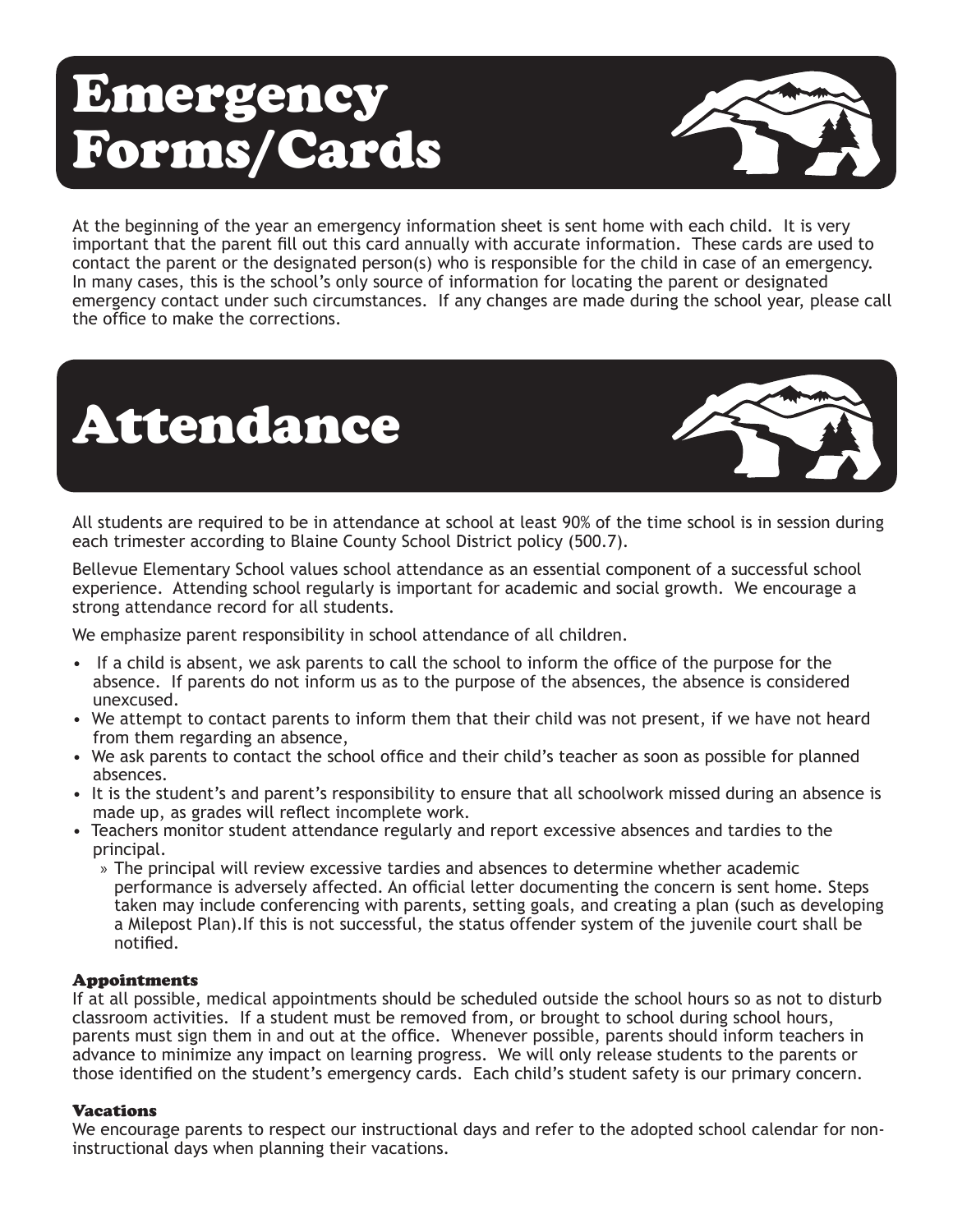## Picking Up and Dropping Off Students

Please drop off and pick up your children on 5th Street in front of the school.

Use the pull-through parent drop off-pick up lane. We request that you enter our drop off-pick up lane from Cottonwood or Cedar, and exit right to Birch. This improves traffic flow and safety of pedestrians.

Do not park in the drop off-pick up lane, it is meant for continuous traffic. Cars are not to be left idling in support of environmentally safe practices.

The bus loading and unloading zone is on 6th Street. Please do not block the buses. Pedestrians are prohibited from walking between the buses, even when they are parked.

Visitor parking is available in the front of the school. Patrons are allowed to park in any available space on campus. Please do not block the residential driveways when visiting the school.



Bellevue Elementary School participates in the Safe Routes to School program. We encourage students to walk and bike to school with safety. We strongly encourage that students wear helmets when riding their bikes to school. Bicycles should be parked in one of the bike racks located by the playground. The school will not be responsible for lost, stolen, or damaged bicycles





We welcome our community into our school! For the safety of our students, all visitors must register at the front desk and receive a visitor's badge that must be worn while on campus. Please return the visitor's badge to the office and check out before leaving the school.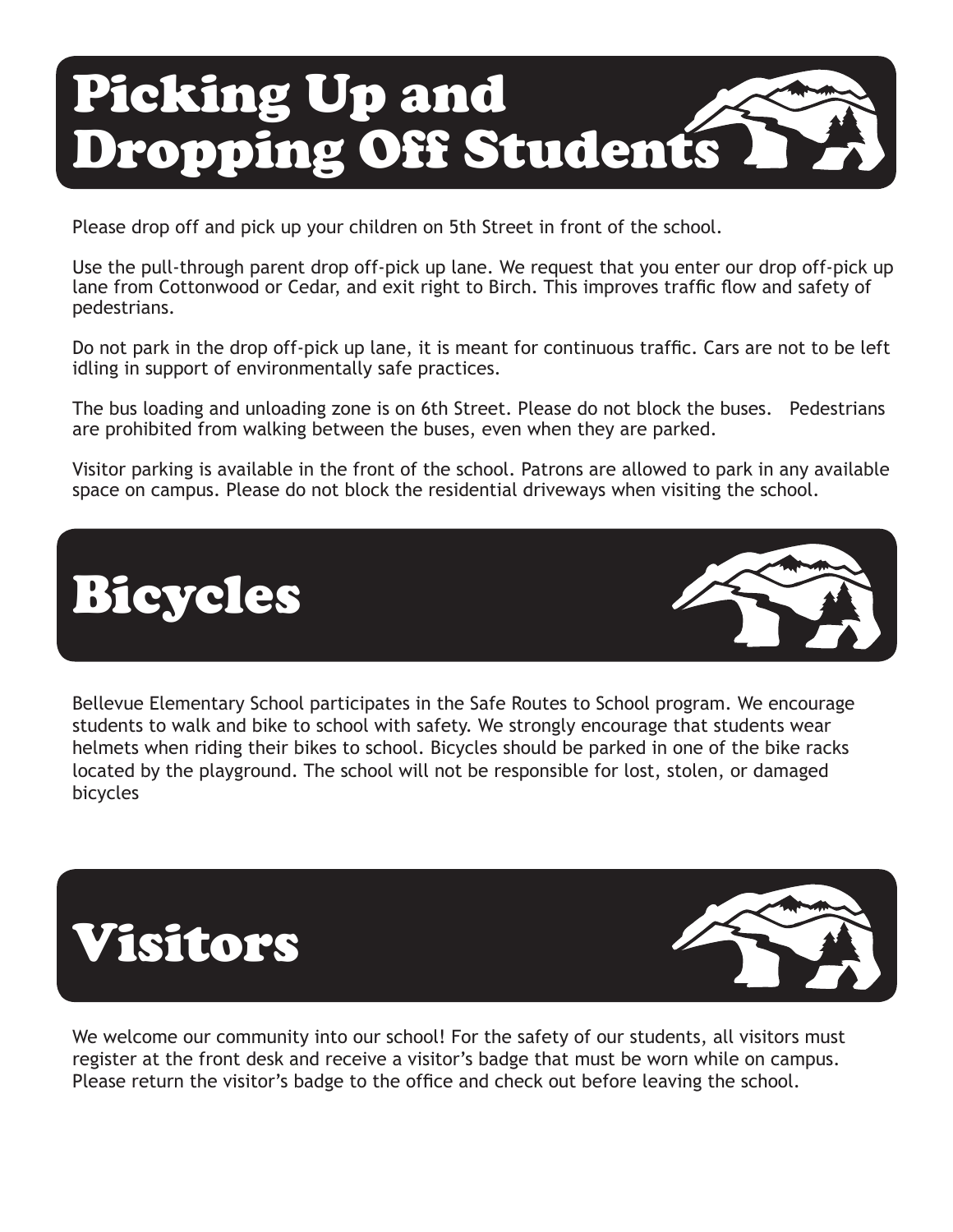### Transportation **Changes**



Please inform your child's teacher and the office of any change in your child's regular departure plans. Without written notice or a phone call from the parent, children will be instructed to follow their normal routines.

If a parent wishes to make any change in their child's regular method of transportation, we must have written notice or a phone call from the parent/guardian by 2:00 P.M. of that day. If the change involves riding a different bus we must have a written note of the request. District bus drivers must have a note before the student can get on a different bus or get off at a different location. The note should include the bus number and destination of the child.

Additional bussing information can be obtained from the transportation department at 578-5420.

### Emergency osure



Occasionally we are forced to have an early closure of schools because of unforeseen circumstances. School closure announcements will be made through our text messaging alert system. You may subscribe by accessing the following the email address:

http://www.blaineschools.org/District/MobileAlertSystem/Default.aspx Announcements will also be posted on our school and district websites and made over KSKI and KECH Radio Stations.

We need to plan ahead to ensure your child's safety in case of an emergency school closure. We send a form home at the start of each school year for parents to inform us of emergency school closure plans. Regular dismissal routines will be followed unless specified differently on the emergency closure form. Please consider that the telephones may not be working. It is vital that your child is aware of his/her emergency closure plan.

### Parental Involvement



It is our belief that parents are partners in their child's education. We value parent involvement in all areas of our school. Research shows that students demonstrate higher achievement, motivation, self-esteem, and increased school attendance when parents are actively engaged in their child's education.

Each fall a PAWS (Partnerships Always Work for Students) sign-up sheet is sent home to express parent interest in being a PAWS partner. You may also contact your child's teacher to express your interest in volunteering at school. There are many ways for you to volunteer at school and we invite you to become involved. Parents can help in the classroom, at special events, or in other ways to help our school and our students.

Bellevue Elementary School has an active parent organization called the Bellevue Parent Auxiliary (BPA). To become involved in our school's BPA, please check the school website for a list of current board members to contact.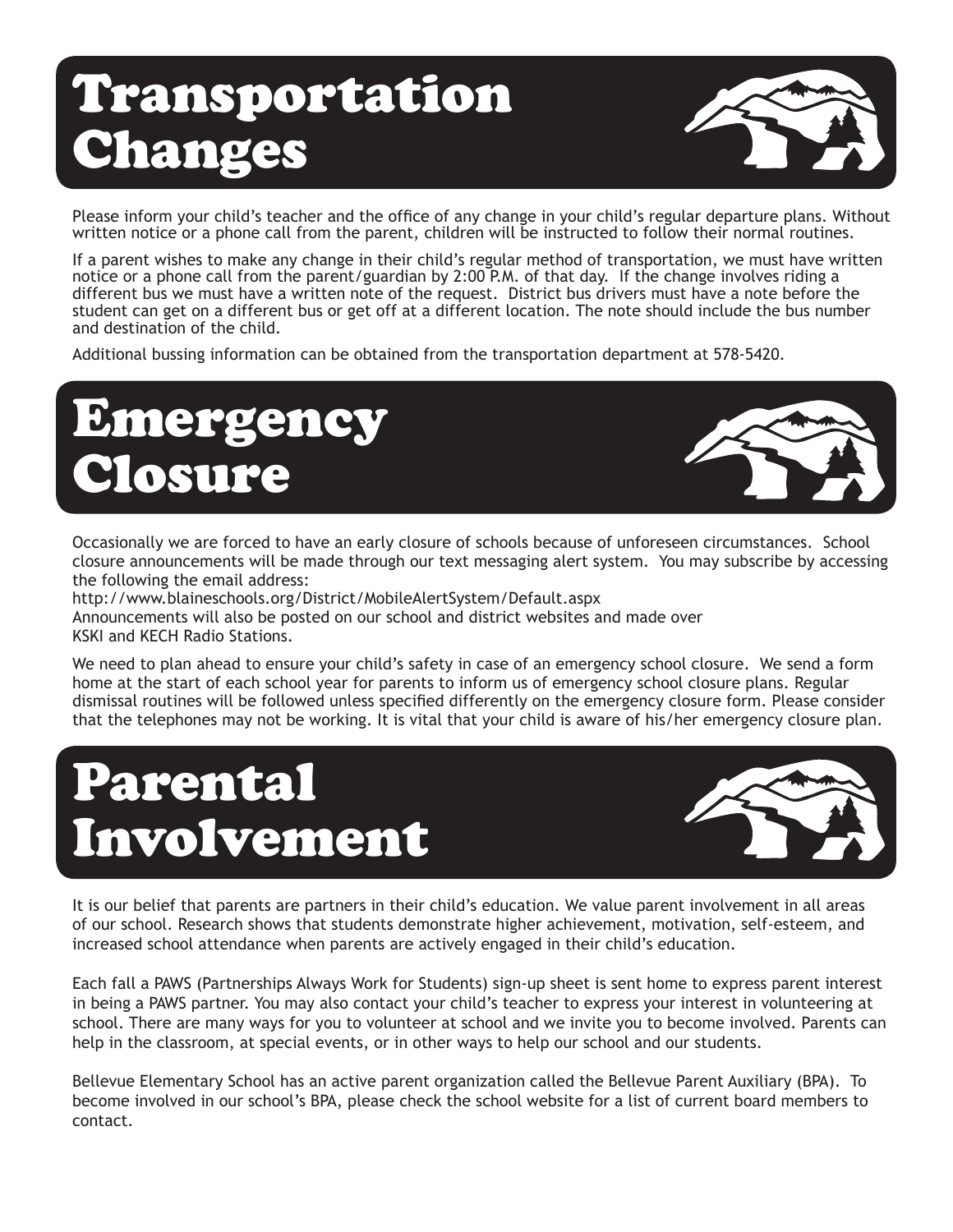### Parent/Teacher Conferences



Conferences provide a great opportunity for parents and teachers to communicate. At the end of the first and second trimesters, parent teacher conferences are held to discuss each student's progress. Report cards are provided to parents at this time. We ask parents to make every effort to attend these specially planned parent meetings. Final report cards will be sent home with students at the end of the school year.

### Concerns at School



We recognize that parents may have questions and/or concerns regarding their child at school. We value open communication between home and school in finding solutions.

Parents are encouraged to contact the teacher with their concerns. The principal is also available to assist in problem solving all concerns expressed by students, parents, and teachers.



The grading system at Bellevue Elementary School is in accordance with the Blaine County School District Policy. Final grades are recorded at the end of each trimester. Wherein letter grades are earned at the fourth and fifth grades, achievement is measured using a performance rubric for preschool through third grade.

The school district provides a web-based service that allows parents and authorized family members to view attendance records, schedules, discipline issues, grades, assignments, and progress reports. You can find out more about Skyward Family Access on our Blaine County School District Parent Homepage under Quick Links.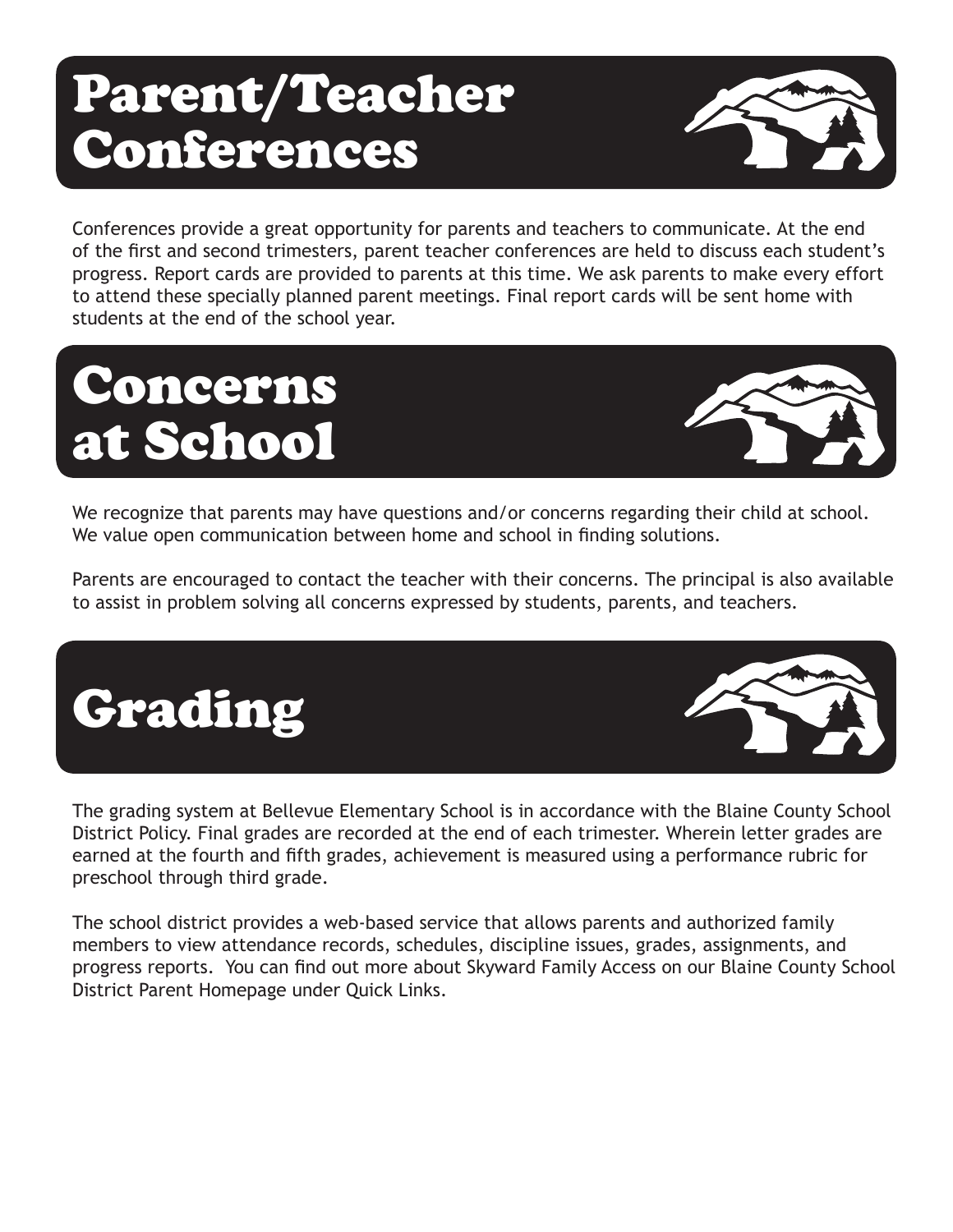### Homework



#### Research- Based Homework Guidelines

Research provides strong evidence that, when used appropriately, homework benefits student achievement. To make sure that homework is appropriate, these guidelines will be followed:

#### Purpose of Homework

Appropriately assigned homework develops student responsibility and proper study habits. It builds confidence and independence while also increasing students' skills

#### Homework Assignments

Homework must be relevant, engaging, interesting, and appropriate in level and length. Teachers are encouraged to provide feedback on homework. Legitimate purposes for homework can include introducing new content, practicing a skill or process that students can do independently but not fluently, elaborating on information that has been addressed in class to deepen students' knowledge, providing opportunities for students to explore topics of their own interest, and completing unfinished class work.

Homework is designed to maximize the chances that students will complete it. For example, ensure that homework is at the appropriate level of difficulty. Students should be able to complete homework assignments independently with relatively high success rates, but they could still find the assignments challenging enough to be interesting.

#### Parent Role

Parents are their child's first teachers. It is helpful to have parents involved in the homework process. Please make sure to check your child's backpack daily, set up a quiet study area, plan homework time, go over the homework assignment(s) with your child, and read with your child daily. Please communicate with your child's teacher if you have questions or concerns regarding your child's homework.

#### Teacher Role

Each teacher has a different way of communicating with parents about homework. Please know how your child's teacher communicates homework assignments (homework folders, agendas, blogs, newsletters, Skyward messages, email, etc.).

#### Bellevue Elementary is a thoughtful place, therefore, we carefully monitor the amount of homework assigned to respect and honor the home and family.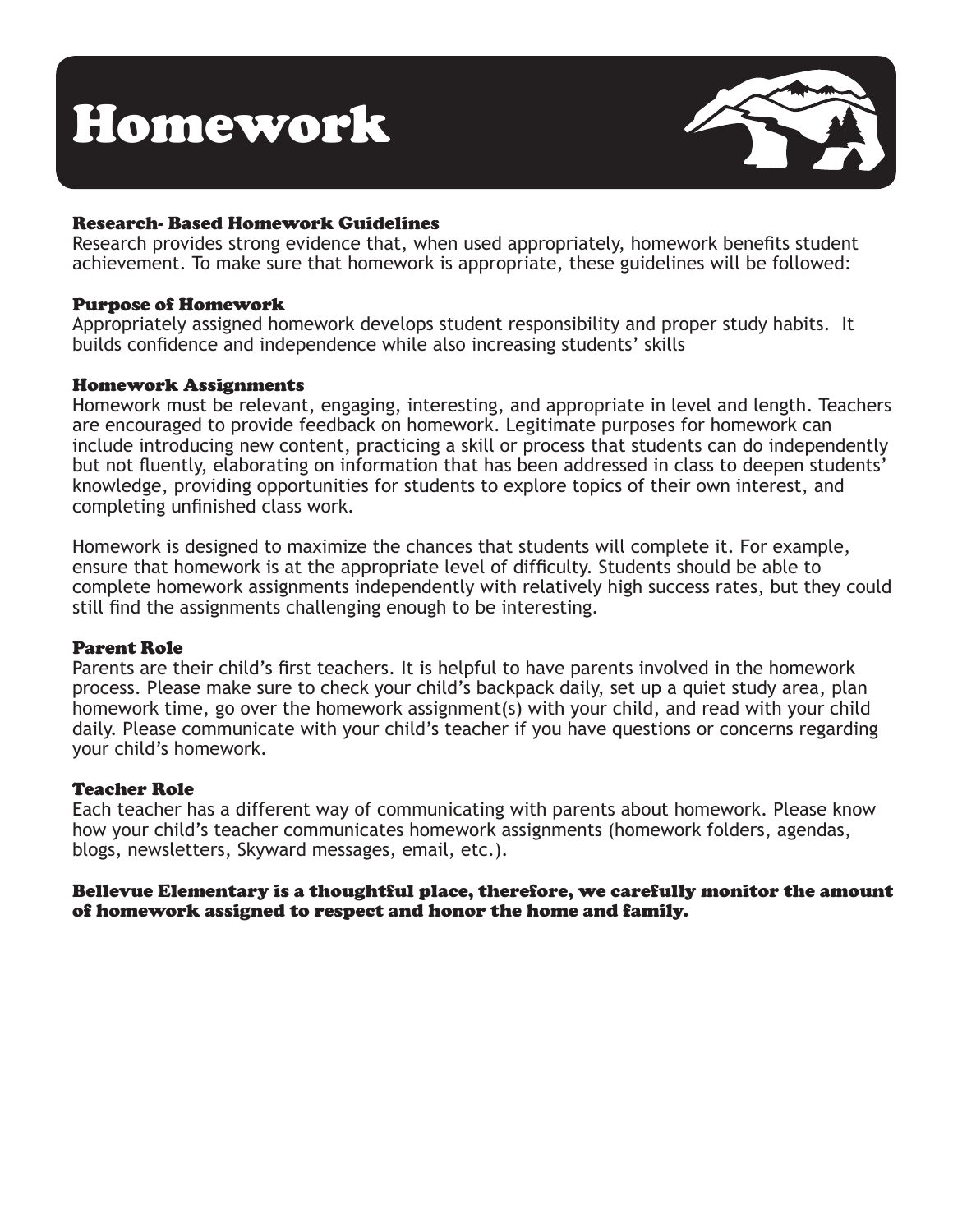### Library Books



All students have access to our excellent library at Bellevue Elementary School and the opportunity to check out books to take home. Children should understand that when they take a book, they are responsible for its care and for returning it on time. Students are limited to a checkout maximum of two books. The students and/or parent must pay for books that are lost or damaged. Please take time to read to your child 20 minutes every night to help instill that love of reading. Reading is one of the most important things you can do to help with your child's school success.





We have a licensed clinical Social Worker at Bellevue Elementary School. Our School Social Worker provides social/emotional support services to students and families as it relates to the student's educational success.

Parents can call the school office, the teacher, or the Social Worker directly at either 788-2734 or 578-5000 extension 5081

### Expected Bear Behaviors



#### Common Expectations for Playground

**General expectations:**

- Dress appropriately for recess (Begin with the end in mind)
- Take turns, include others, and share
- Ask for permission before going in the building to use the bathroom or get a drink
- Use appropriate language
- Keep hands and feet to self

#### **Show respect and leadership**

- the adults who are there to keep you safe
- one another at all times
- the trees trees are for looking, not touching
- the property take care of the equipment and the play yard
- the snow sculptures in the field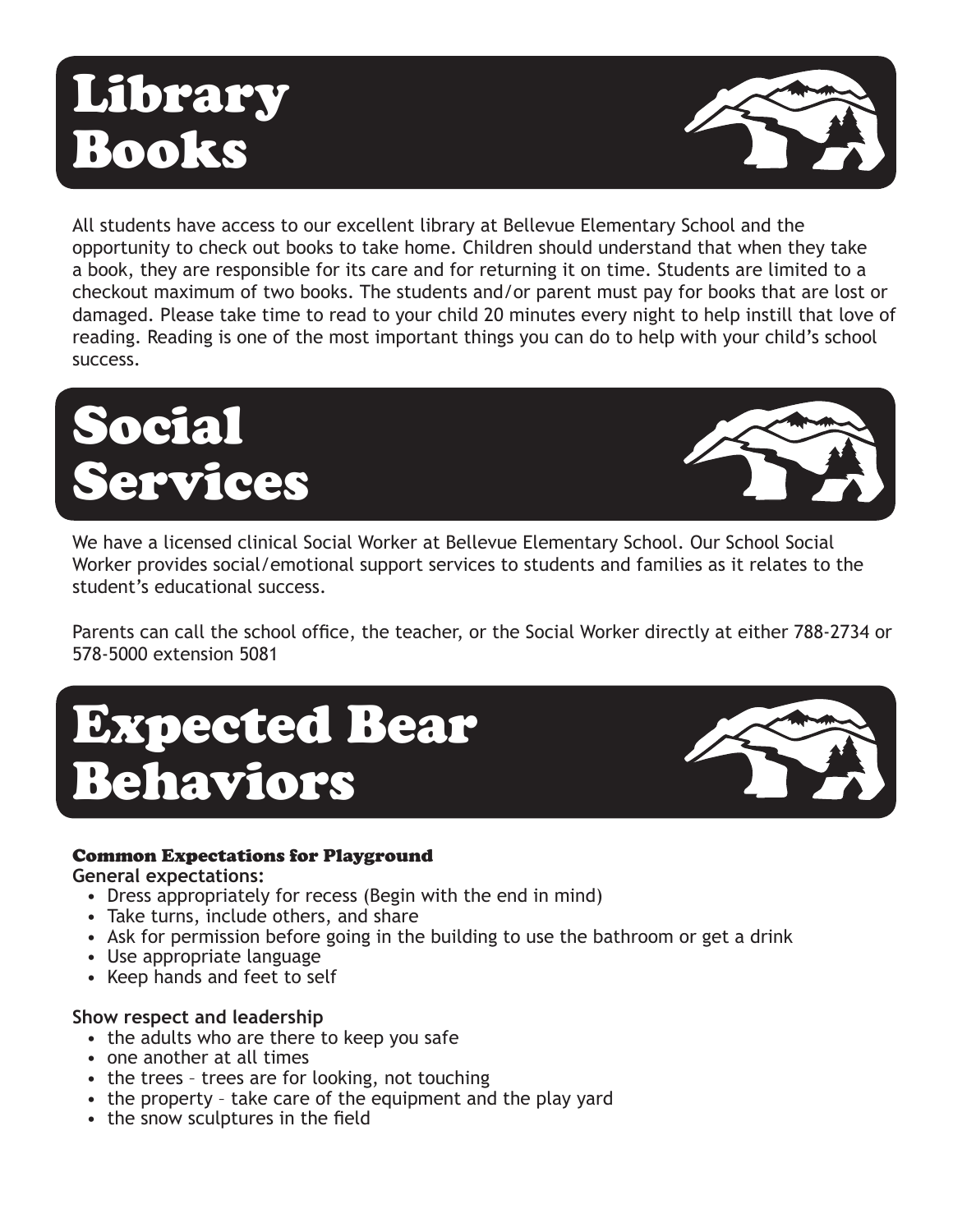### Expected Bear Behaviors



#### Common Expectations for Playground (continued

**Follow safety rules:**

- Balls are allowed in the field and on the blacktop
- Keep balls low on the ball wall
- Do not step in front of the ball wall
- Jump ropes are only allowed on the black top
- No toys are allowed on the equipment
- Hula hoops are allowed on the field or blacktop
- Slides are for sliding down only on the bottom
- Monkey bars are to be used with hands (at least 1 at all times)
- Woodchips stay on the ground
- The ball cart is not a toy
- No snowballs!
- Stay off of the top of the tables
- Avoid puddles and icy patches
- Play tag only in the field (not in the equipment area)
- Ask for help if need something from the cart
- Do not jump off from high points on the equipment
- Fences are not for climbing
- Do not stand under the roof if it is dripping water or if there are icicles
- • Permission is needed before going outside the fence/gate to retrieve balls

#### Common Expectations for Cafeteria

- Use good manners at all times
- Raise hand to be dismissed (all students)
- Stay seated
- Eat your own food
- Eat as much as you can
- Use a quiet voice

#### Common Expectations for other Areas

- Be a Beary good leader
- Be kind and thoughtful
- • Use inside voice
- Listen and follow directions from all adults
- Respect others and property
- Hats and hoodies are only to be worn outside or in transition
- Walk in the halls
- Be quiet in the halls
- Wash hands with soap and water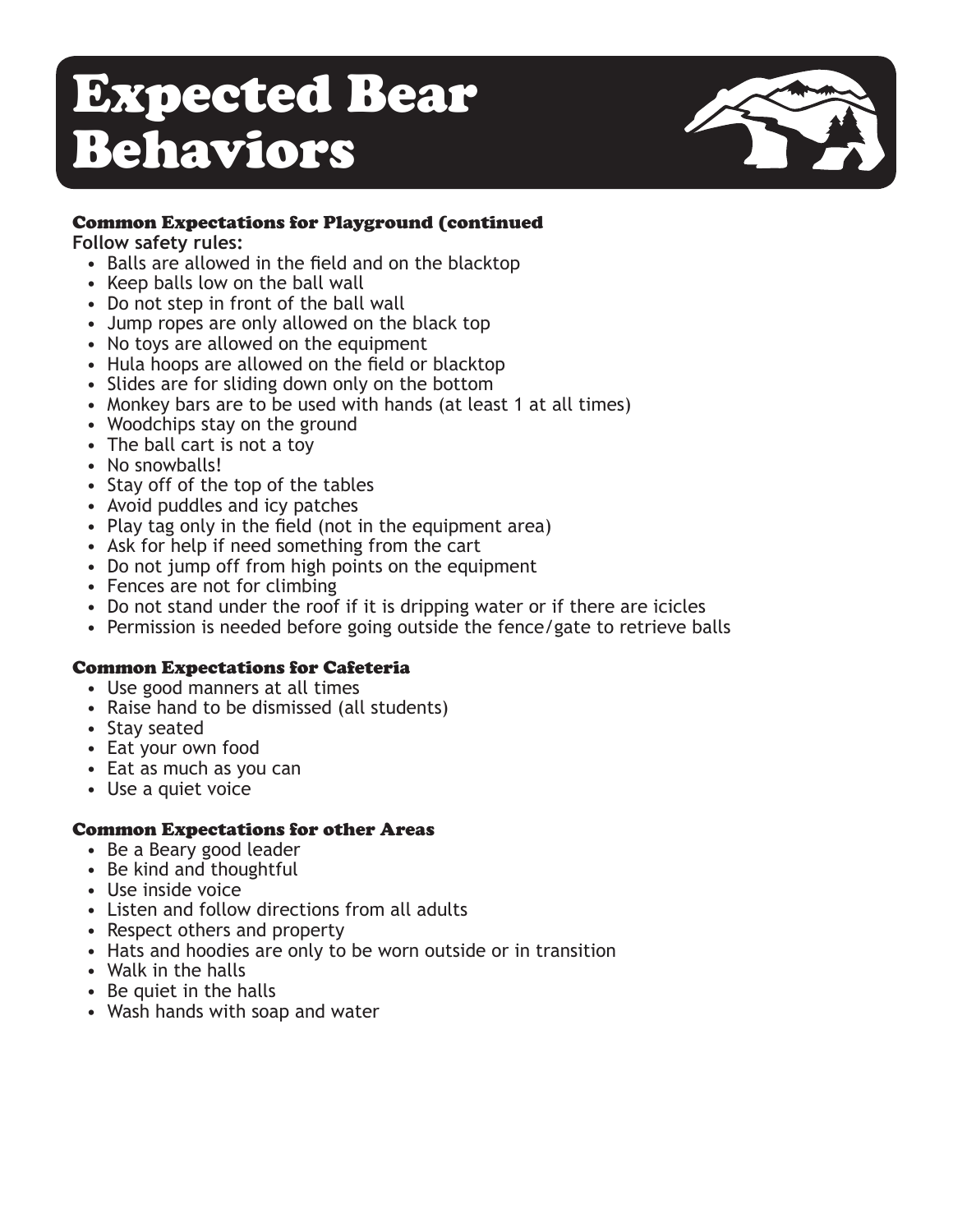## Discipline



At Bellevue Elementary School, we believe that students have multiple opportunities to learn. They learn about character, responsibility, respect, and self-discipline throughout the school day in a variety of settings. We value the opportunity to assist all students in developing these essential life skills.

Students at Bellevue Elementary School are held accountable and positively reinforced for appropriate behavior choices. We regularly recognize leadership and neighborly behavior throughout our school. Students who choose to engage in inappropriate behavior will complete a problem solving form (Bear Behavior Form) as a way for students to reflect on their choices. Students who show repeated or major infractions will be referred to the RTC (Responsible Thinking Classroom).

The RTC (Responsible Thinking Classroom) is designed as a safe environment where students can discuss and plan ways to improve personal behavior choices with our RTC Supervisor. This is an opportunity to teach and learn about character, responsibility, respect, and self-discipline. The student may be asked to write a plan that identifies the behavior choice made, the consequences of that choice, and possible appropriate responses to similar situations in the future. Consequences may include imposed restrictions. Student plans may be sent to parents to discuss, sign, and return. Certain infractions require the principal's involvement and will be handled in accordance with school district policy.

Teamwork between home and school is vital in this process. We aim to keep parents well informed of any behavior that may be of concern. By working together, we will provide quality experiences for students to learn how best to achieve the three fundamental expected behaviors:

- Be safe
- Be respectful
- Be responsible



The Blaine County School District maintains a "no tolerance' drug and weapon policy which includes tobacco, alcohol, and any potentially dangerous objects. Students are entitled to due process, but violations may result in consequences. These may include, but not be limited to, counseling, detention, suspension, and /or expulsion. When appropriate, law enforcement may be involved.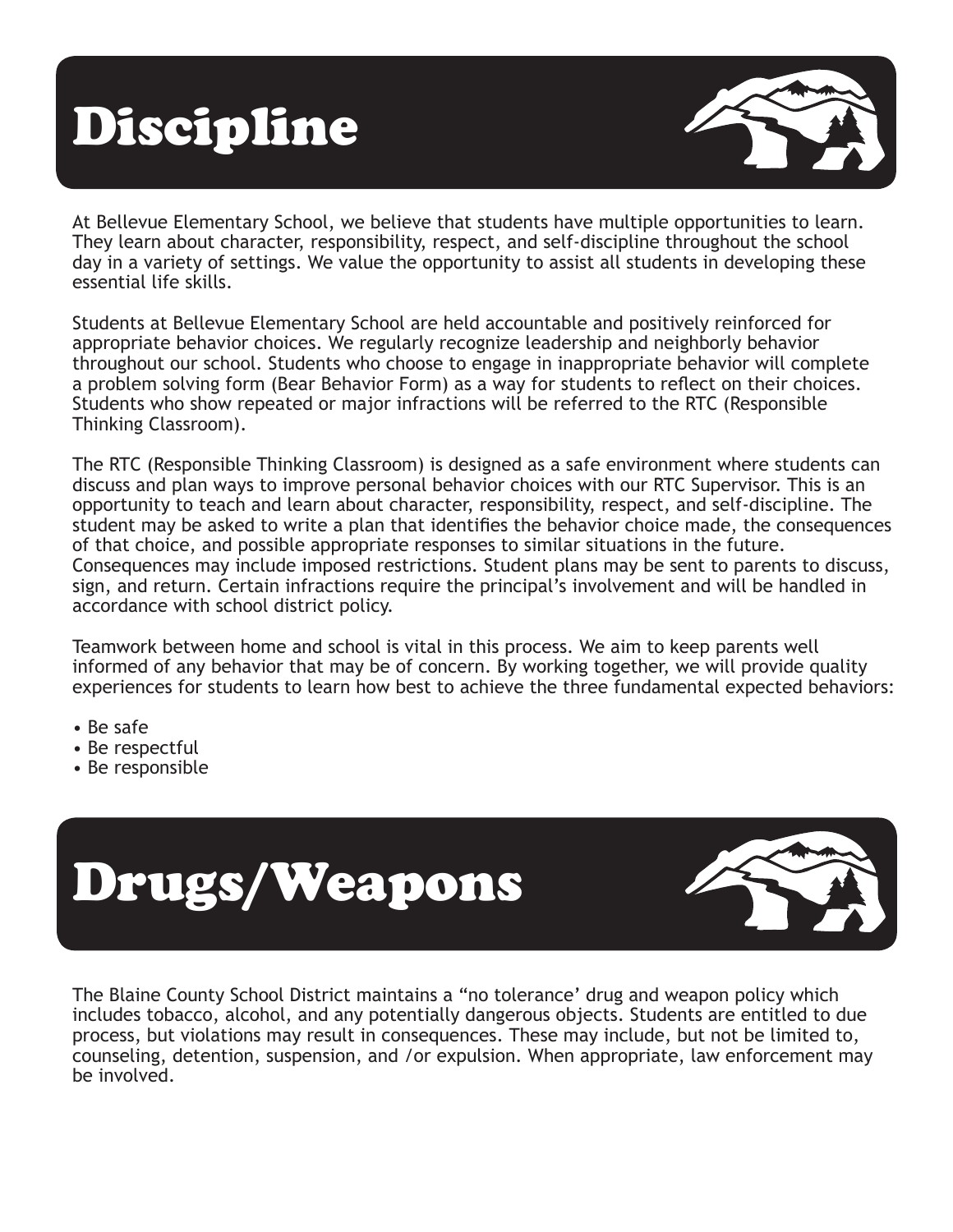### Dress ode



Student dress and personal appearance shall not disrupt or distract from the educational environment of the school. Students are to dress appropriately and make modest choices. Midriffs must be covered. Very short skirts and shorts are not appropriate. Pants should not be worn too low below the waist. As a sign of respect, hats and hoods will not be worn in the building except when transitioning to or from outside. Gang related clothing is prohibited. Unsafe or offensive clothing, jewelry or accessories are not permitted. See the BCSD Policy 502.5 for further details.

Parents are reminded that students are expected to participate in recesses every day regardless of the weather. Students should dress appropriately for the weather. Flip-flops or opened toed sandals are not advised for safet**y reasons.**



Distributing invitations to birthday parties or other events at school is not allowed unless all of the students from the child's class receive an invitation. This is to ensure that students do not feel left out if not invited. Staff members are not permitted to share student contact information.

Children may bring treats for birthdays or other occasions if they have teacher and parent prior approval. If you wish to send treats with your child for a birthday or special occasion, please call the teacher to make the arrangements. Please be aware that there may be students with specific food allergies, check with your child's teacher for appropriate treats.

Please do not send balloons or flowers to school unless prior arrangements have been made with your child's teacher. Due to safety regulations, balloons are not allowed on school buses.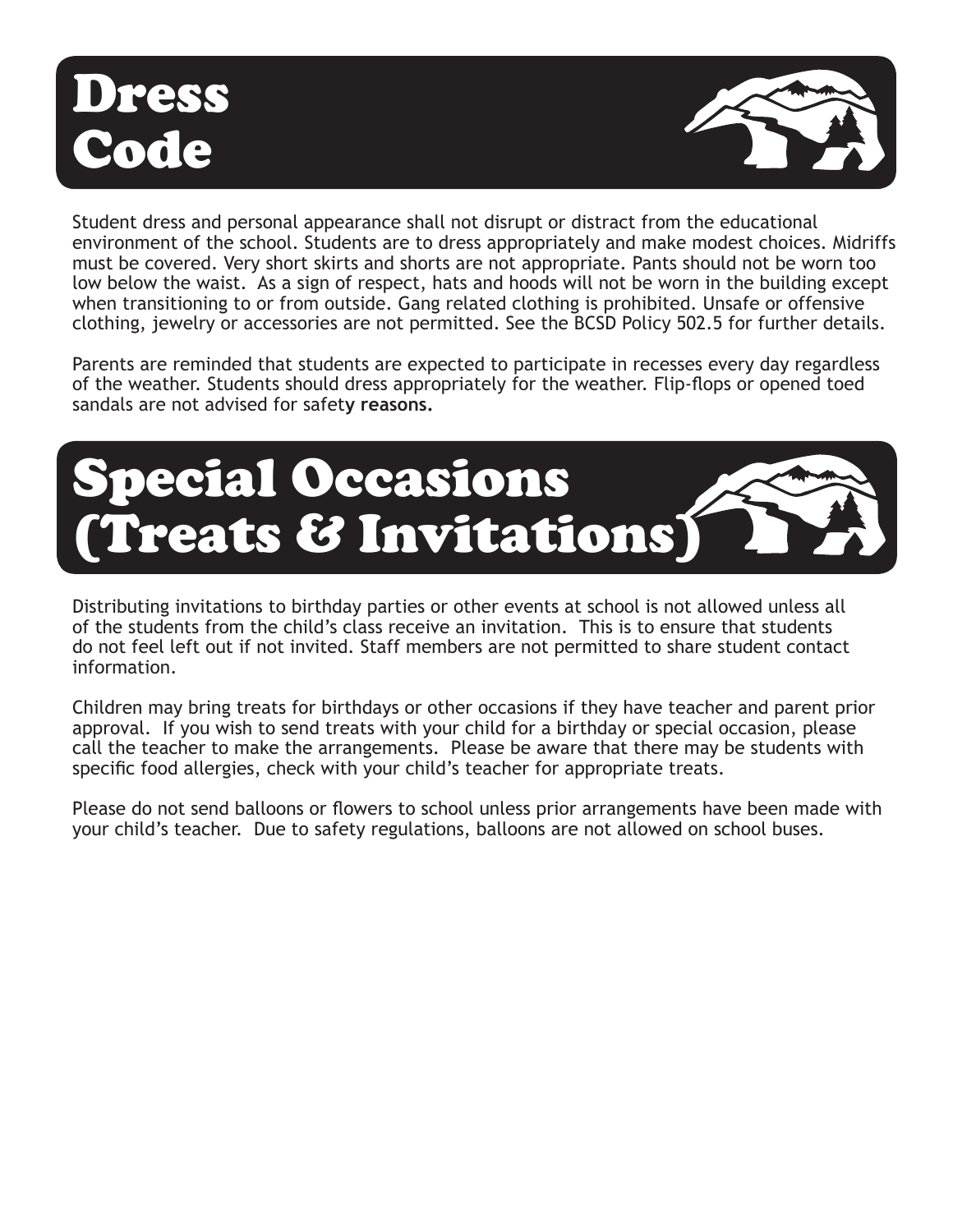### Toys & Electronic Devices



Bringing toys to school is discouraged, as there is a potential for disruption. They are not allowed in the classroom or other areas of the school, and are only permitted on the playground if shared and used responsibly. Check with your child's teacher for any additional restrictions.

Cell phones are only allowed to be in backpacks during school hours (and must be turned off). If a child needs to contact someone during the day, they must use the school phone with permission to do so. Cell phones can be turned on and used appropriately after the final bell.

Other electronic devices (iPads, iPods, Nooks, MP3 players, Kindles, etc.) are only allowed to be used for learning and must be approved by the child's teacher. Parents are requested to contact the child's teacher prior to bringing the device to school.

The school is not responsible for any lost, stolen, or broken items brought to school. School staff is permitted to confiscate items if learning is disrupted or the items are not used appropriately.



Pets are not allowed on school grounds unless prior arrangements are made with the student's teacher as part of a sharing experience. We ask our neighbors to respect the safety, health, and cleanliness of our playground and keep their dogs off our playground.